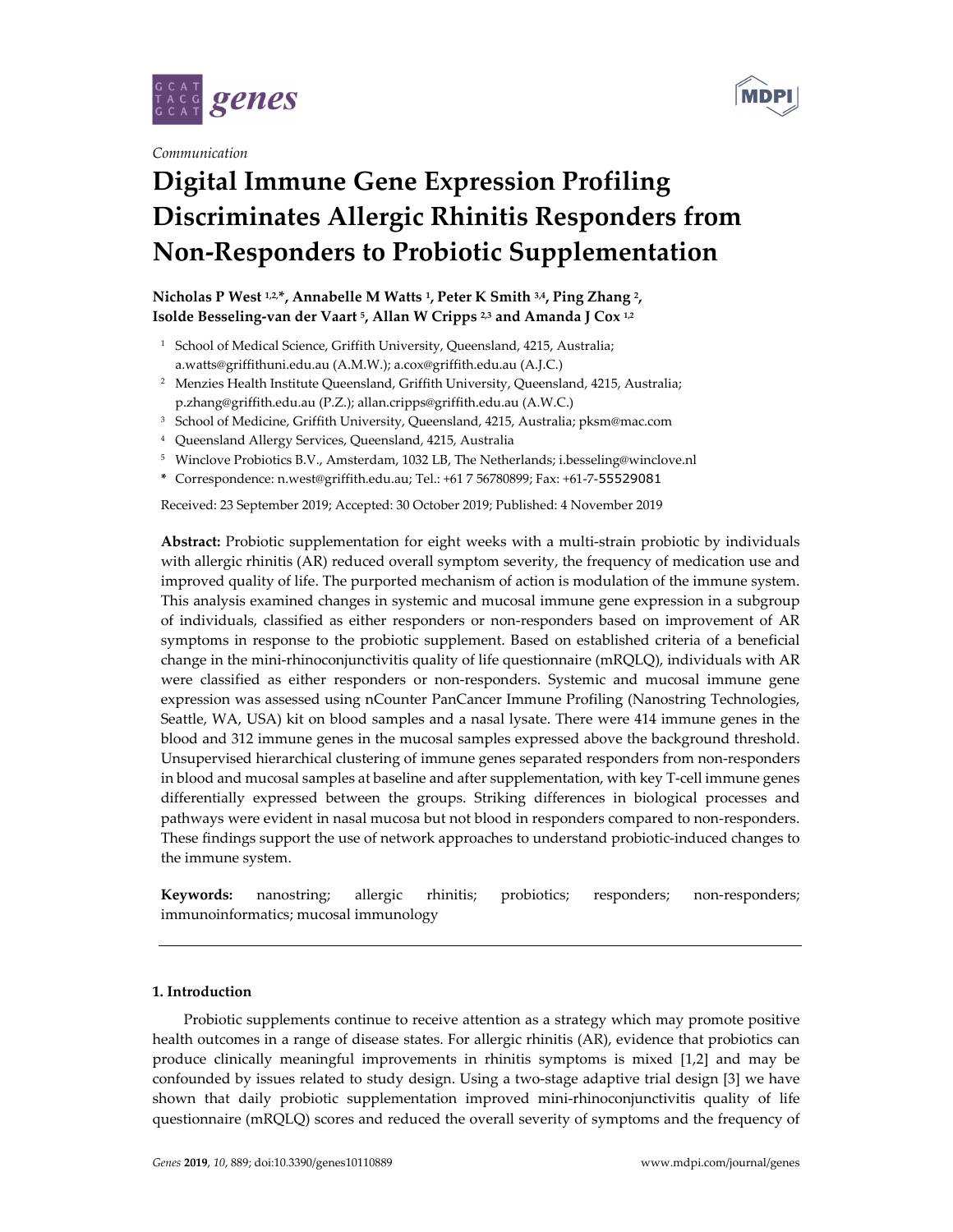medication use in seasonal AR [4]. The assessment of immune differences between trial participants classified as "responders" and "non-responders" to probiotics may reveal key mucosal immune mechanisms underpinning the clinical effects of these supplements. New digital gene expression technology such as the Nanostring nCounter System is overcoming the limitation of accessing sufficient mucosal material to characterize the immunopathology of AR [5], and is an amplificationindependent technique based on hybridization and direct digital counting that allows the simultaneous assessment of multiple targets for consideration of responses in the context of a biological network [6]. To examine the effect of probiotics on systemic and mucosal immunity, we utilized NanoString digital immune gene expression profiling in blood and nasal lavage/ nasal brushing samples in a subset of responders and non-responders from an eight-week supplementation study [4].

## **2. Methods**

A Simon two-stage design was utilised for the primary clinical trial [3,4]. In this study a total of 44 patients with clinically confirmed positive allergic response to Bermuda grass (couch) consumed one sachet twice daily for eight weeks containing 2 g of a freeze-dried multi-species probiotic supplement (Ecologic® AllergyCare, Winclove Probiotics B.V., Amsterdam, The Netherlands; probiotik®pur, nutrimmun GmbH, Munster, Germany). The supplement contained six bacterial strains, including *Bifidobacterium bifidum* W23, *Bifidobacterium lactis* W51, *Lactobacillus acidophilus* W55, *Lactobacillus casei* W56, *Lactobacillus salivarius* W57, and *Lactococcus lactis* W58 (total colony-forming units  $1 \cdot 10^{9}/g$ ), as well as vitamin B2 (35 mg/100 g), biotin (750 mg/100 g), maize starch and maltodextrins. As part of the study, patients provided a blood and a mucosal sample (nasal lavage with nasal brushing) for assessment of peripheral blood and nasal mucosal immune gene expression. From the main study a subset  $(n = 12)$  of samples were selected for analysis based on individual responses to the supplementation and clear classification as either responders or non-responders. Based on the criteria of Juniper et al., patients from the main study with a reduction in their mRQLQ score of 0.7 from pre- to post-supplement were classified as responders [7], while those with a reduction of less than 0.7 were classified as non-responders. Ethical approval was provided by the Griffith University Human Research Ethics Committee (Ref# 2015/564).

Detailed methodology is included in the supplementary material. Immune gene expression analysis of nasal cell lysate and isolated blood RNA samples was performed using the Nanostring nCounter PanCancer Immune Profiling Panel (NanoString Technologies, Seattle, WA, USA). Data were analysed with nSolver 4.0 (NanoString Technologies, Seattle, WA, USA) and TIGR Multi-Experiment Viewer [8]. The PanCancer Immune Profiling Panel allows for the assessment of 770 genes across 21 immune functional pathways and 24 immune cell subsets. The identification of immune-cell-specific genes allows for immune cell scoring [9] (supplementary methods). Group differences in immune gene expression, immune pathways, functional gene sets and immune cell scoring were compared using a Student's *t*-test with data presented as mean ± standard deviation, with statistical significance accepted at  $p < 0.05$  given the hypothesis-generating nature of this research. Clusters of functional protein–protein interactions were visualized using STRING 10.5 software [10], with a minimum confidence score of 0.90 to limit multiple comparisons of immune genes and false positives.

#### **3. Results**

#### *3.1. Baseline Characteristics*

Responders had a significantly higher baseline mRQLQ, sum of individual symptom scores and higher total white blood cell and lymphocyte count than non-responders (Table 1). There were 414 genes in blood at baseline expressed above the detection limit. The most significantly differentially expressed genes (DEGs) at baseline in blood with fold change (FC) ≥ 1.5 included *HLA-C* (FC 1.52; *p*  $= 0.0087$ ) and *ETS1* (FC 1.51;  $p = 0.0018$ ) (Supplementary Table (ST) S1)). Interestingly, two human leukocyte antigen genes displayed the largest fold-change difference between the groups, with *HLA-*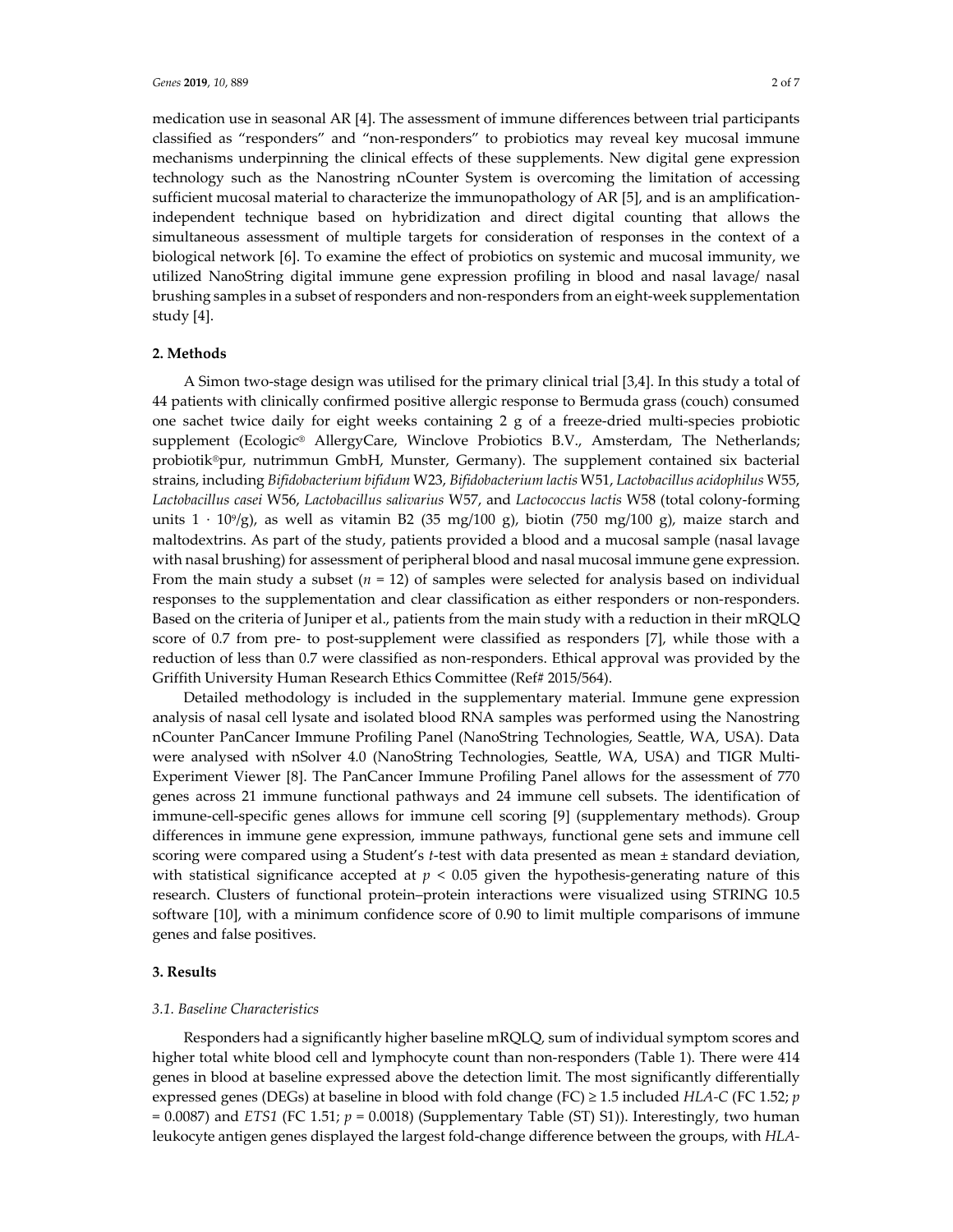*DQB1* expressing 3.7-fold (*p* = 0.11) and *HLA-DQA1* 1.76-fold (*p* = 0.13) higher in the responder group (Figure 1a). Immune cell scoring based on immune-cell-specific gene expression revealed a significantly higher abundance of T-cells and a trend for a lower abundance of mast cells in blood at baseline in responders (Figure 1b).

|                                             | Responders        | Non-Responders    |
|---------------------------------------------|-------------------|-------------------|
|                                             | $Mean \pm SD$     | Mean $\pm$ SD     |
| $\boldsymbol{n}$                            | 7                 | 5                 |
| Gender $(n)$                                | 3M/4F             | 3M/2F             |
| Age (years)                                 | $43.71 \pm 9.96$  | $49.93 \pm 15.53$ |
| Baseline mROLO score                        | $3.72 \pm 1.21$   | $1.22 \pm 1.05$ * |
| Post-supplement mRQLQ score                 | $1.30 \pm 0.90$   | $1.17 \pm 0.90$   |
| Baseline sum of individual symptom<br>score | $22.43 \pm 16.34$ | $4.8 \pm 4.55$ *  |
| Mono multi-allergy $(n)$                    | 2/5               | 3/2               |
| White cell count                            | $7.41 \pm 1.42$   | $5.52 \pm 1.02*$  |
| Neutrophil                                  | $4.23 \pm 1.2$    | $3.26 \pm 1.02$   |
| Lymphocyte                                  | $2.14 \pm 0.24$   | $1.54 \pm 0.21*$  |
| Monocyte                                    | $0.64 \pm 0.25$   | $0.52 \pm 0.11$   |
| Eosinophil                                  | $0.36 \pm 0.22$   | $0.16 \pm 0.07$   |

**Table 1.** Baseline characteristics of responders and non-responders included in the immune gene expression analysis.  $*$   $p$  < 0.05.

M: male; F: female; mRQLQ: mini-rhinitis quality of life questionnaire.

There were 312 genes expressed above the detection limit (*n* = 312 genes) in the nasal lysate samples. A total of 64 genes at baseline were significantly differentially expressed in nasal lysate samples between the groups, with *IFIT2* expressed 8.9-fold ( $p = 0.004$ ) and *CREB5* 14-fold ( $p = 0.005$ ) higher in the responder group, and *IDO1* expressed 0.38-fold (*p* = 0.006) lower in the responder group (Figure 1c and ST S2). Unsupervised hierarchical cluster analysis of the genes that were above the detection limit and significantly differentially expressed revealed two clusters that corresponded to responders and non-responders in blood and nasal lysate at baseline (Figure 1a and c).

Functional protein–protein interaction analysis (STRING) identified DEGs with functional relationships in blood and the nasal mucosa. With only three DEGs with a >1.5-fold change (*p* < 0.05) in blood at baseline, no functional interaction networks were observed with STRING analysis. In the nasal mucosa (Figure 2), these included the immune system, cytokine signalling in the immune system and signalling by interleukins.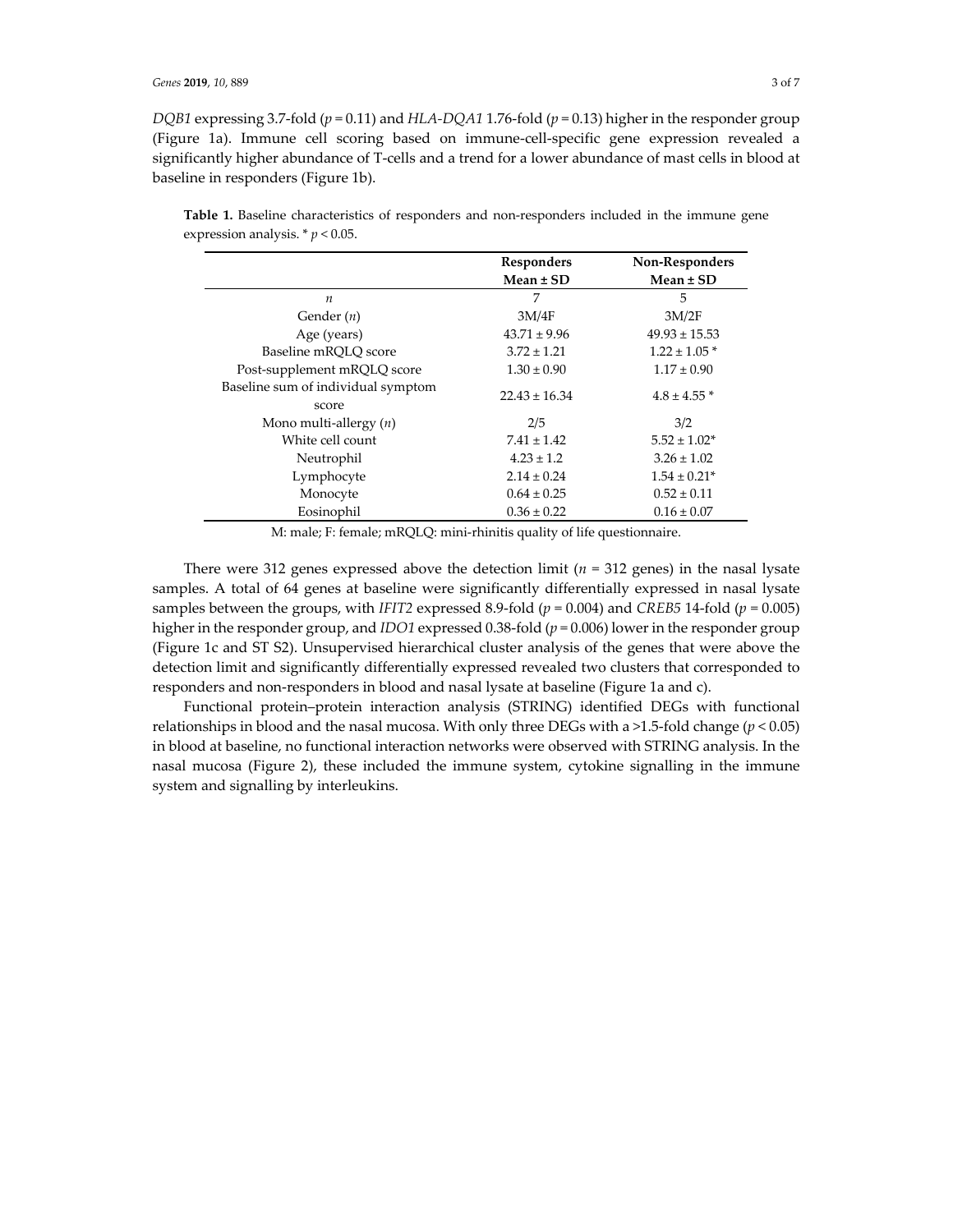

**Figure 1.** Immune gene expression in nasal lysate samples and whole blood at baseline and following supplementation in responders and non-responders. (**a**) Baseline whole-blood immune gene expression in responders vs. non-responders found 24 significantly differentially expressed genes (DEGs) between the groups. (**b**) Based on cell type scores, responders had a significantly higher abundance of T-cells and a trend for a lower abundance of mast cells in blood at baseline compared to responders (1: responders; 2: non-responders). (**c**) There were 42 genes significantly differentially expressed between responders and non-responders in nasal lysate samples at baseline. (**d**) Following supplementation, six immune genes in blood were significantly differentially expressed ≥1.5-fold between the groups. (**e**) There were 10 immune genes significantly different at ≥1.5-fold (*p* < 0.05) in nasal lavage/brushing samples between the groups. For Figures (a,c,d,e) each row represents a gene (red: high expression; green: low expression) and each column a patient (green: responder; blue: nonresponder). Rows are Z-score normalised.



Figure 2. Protein-protein interaction (PPI) networks of immune DEGs between responders and nonresponders in nasal lavage at baseline. Genes were clustered by pathway.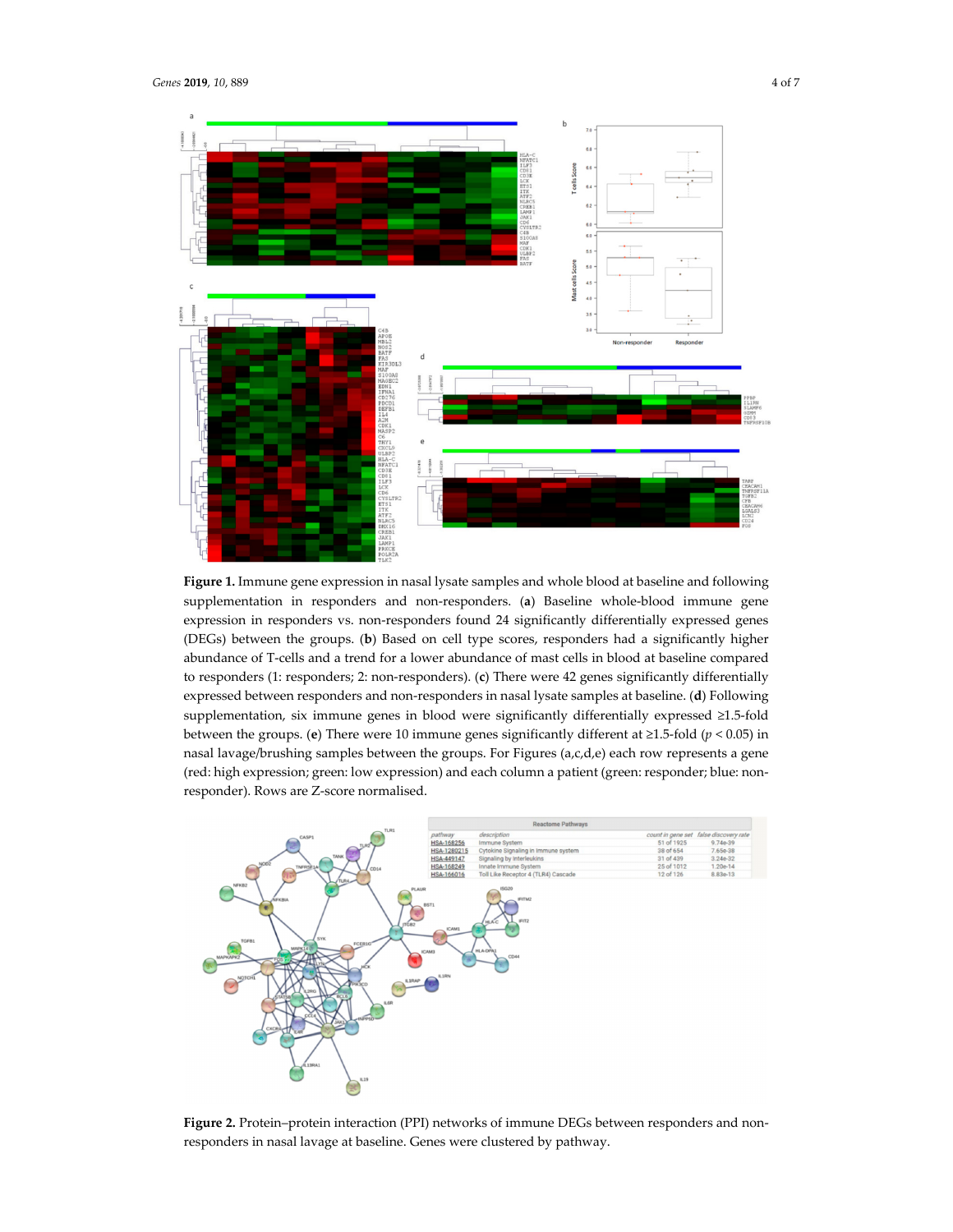#### *3.2. Effects of Supplementation*

Patterns of differential immune gene expression in both whole blood and nasal lysate samples were also observed between responders and non-responders in response to probiotic supplementation. A clear pattern of immune gene expression separated the two groups in response to supplementation by selecting DEGs with a ≥1.5-fold change ( $p < 0.05$ ) (Figure 1d and ST 3). Furthermore, there was a significant 8% difference (*p* = 0.03) in Th-1 cell score abundance between the groups. This change in the abundance of Th-1 cells in the responder group is consistent with data from some allergy immunotherapy trials, in which decreases in Th-1 along with Th-2 cells in responders have been observed [11]. For the analysis of the nasal lysate samples and considering only the 446 genes expressed above background threshold counts, there were 12 immune genes that had a  $\geq$ 1.5-fold change ( $p < 0.05$ ) difference between responders and non-responders in response to supplementation and that separated the groups (Figure 1e and ST 4). We assessed the uncertainty in the hierarchical clusters for the effect of supplementation on immune gene expression in blood and nasal lysate with multiscale bootstrap sampling ( $p \le 0.001$ ). Similar to baseline gene expression profiling, there were no groups of DEGs with functional relationships in blood following supplementation, but immune genes with a  $>1.5$ -fold ( $p < 0.05$ ) difference in expression in nasal mucosal samples clustered into the immune system, followed by the innate immune system (Figure 3).



**Figure 3.** PPI of immune DEGs between responders and non-responders in nasal lavage following supplementation. Genes were clustered by pathway.

### **4. Discussion**

While this was a proof-of-principle study, our data provide novel insights into the interaction between AR, inflammation and probiotic supplementation. Individuals classified as responders displayed clear immune gene signatures in blood and in nasal lysate samples at baseline and following probiotic supplementation. Given that responders had more severe symptoms both at baseline and following supplementation, these data suggest that individuals with a more severe allergic response may have an immune phenotype that may experience a greater benefit from supplementation. Interestingly, gene expression profiles in blood do not mirror those in mucosa. *ETS1*, which was significantly higher in blood at baseline in the responders, has previously been shown to be increased in allergen-challenged CD4+ cells from AR patients compared to controls [12]. *ETS1* regulates T-helper differentiation [13]. Interleukin-2-inducible T-cell kinase (ITK) is highly expressed in T-cells and has been implicated in a T-cell allergic rhinitis sub-type [14]. The higher expression of ITK and the higher abundance of T-cells in blood at baseline in the responder group, along with the observed reduction in the abundance of Th-1 cells in response to supplementation in responders, suggests that a distinct T-cell-mediated rhinitis sub-type may respond better to probiotic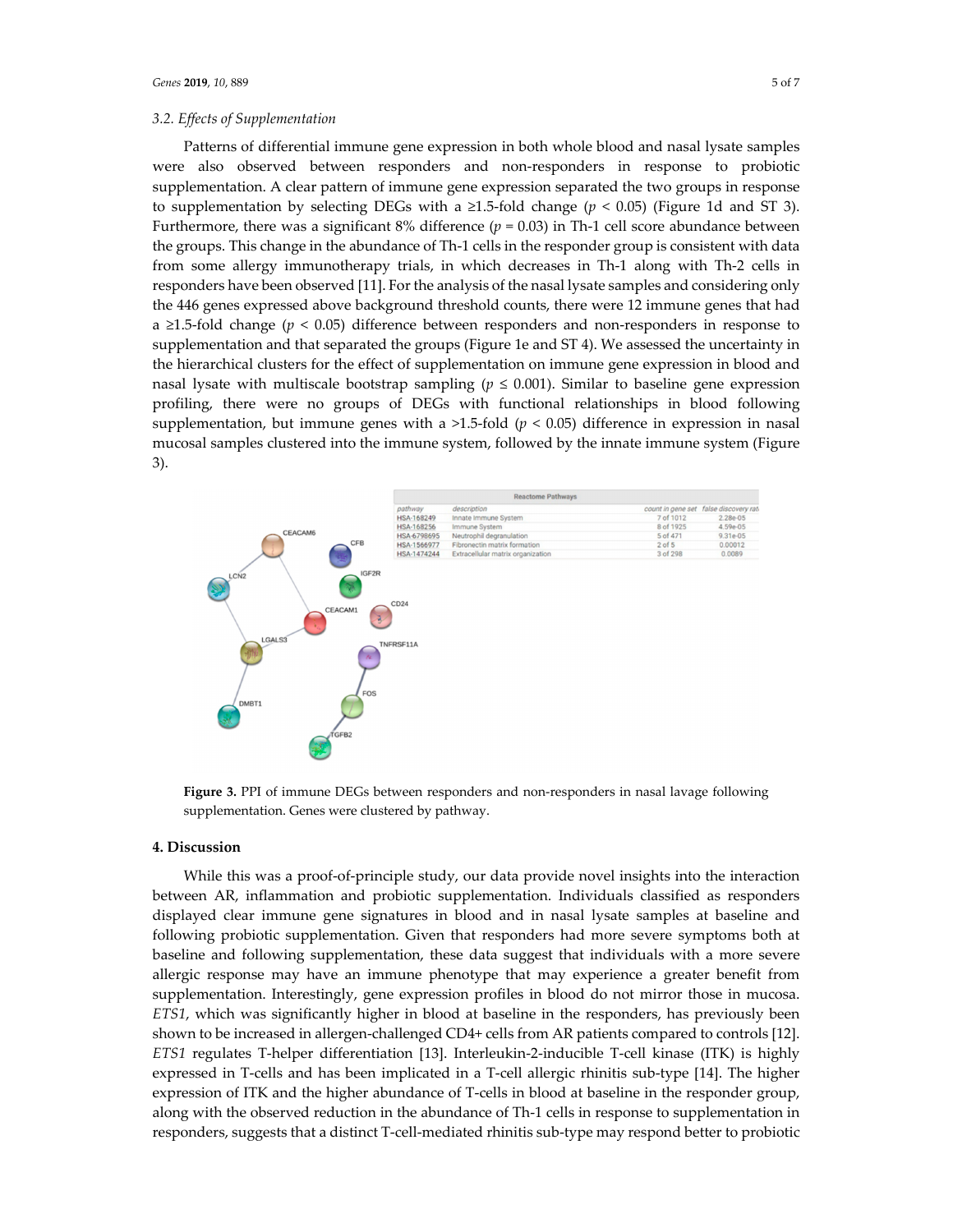supplementation. Our observation of a significantly lower expression of *IDO1* in the responder group at baseline is consistent with conflicting reports of the role of indoleamine 2,3 dioxygenase (IDO) in allergy [15]. Interestingly, probiotic supplementation led to a significant 1.63-fold reduction in the expression of CD83 in blood in responders compared to non-responders. CD83+ dendritic cells have been shown to be higher in nasal mucosa biopsies in allergy [16]. DEGs at baseline and following supplementation could be enriched into specific functional groups via Gene Ontology (GO), the Kyoto Encyclopedia of Genes and Genomes (KEGG) and the Database for Annotation, Visualisation and Integrated Discovery (DAVID) pathways by STRING. At baseline DEGs between responders and non-responders were enriched into cytokine signalling, highlighting ongoing immune activity in disease. Following supplementation, DEGs clustered significantly into innate immune pathways. Key genes included *HLA-C*, *FCεR1G, TLR4,* and *MAPK14* at baseline. While our sample size is a limitation, the immune gene expression differences observed between responders and nonresponders are consistent with our knowledge of the immunopathology of allergy [17]. It is necessary to extend these analyses into larger clinical trials to better understand whether sub-groups of allergy patients might benefit from daily probiotic supplementation.

**Supplementary Materials:** The following are available online at www.mdpi.com/xxx/s1.

**Author Contributions:** Conceptualization: all authors; methodology: N.P.W., A.J.C., A.W.C., A.M.W., P.K.S.; software: P.Z., N.P.W., A.J.C.; formal analysis: P.Z., N.P.W., A.J.C., A.M.W.; data interpretation was completed by the non-industry authors; writing—original draft preparation: N.P.W., A.J.C., P.Z.; writing—review and editing: all authors.

**Funding:** This research was funded by Winclove Probiotics B.V. (The Netherlands) and Nutrimmun GmbH (Germany).

**Acknowledgments:** The research team would like to thank the staff of Queensland Allergy Services, Gold Coast Australia and the study participants for their involvement in the study.

**Conflicts of Interest:** IBdV is an employee of Winclove Probiotics B.V. NPW, AWC, AJC and PKS are the recipients of research funding from Winclove Probiotics B.V. There are no other conflicts of interest to declare.

#### **References**

- 1. Zajac, A.E.; Adams, A.S.; Turner, J.H. A systematic review and meta-analysis of probiotics for the treatment of allergic rhinitis. *Int. Forum Allergy Rhinol.* **2015**, *5*, 524–532.
- 2. Vliagoftis, H.; Kouranos, V.D.; Betsi, G.I.; Falagas, M.E. Probiotics for the treatment of allergic rhinitis and asthma: systematic review of randomized controlled trials. *Ann. Allergy Asthma Immunol.* **2008**, *101*, 570– 579.
- 3. Watts, A.M.; West, N.P.; Smith, P.K.; Cripps, A.W.; Cox, A.J. Probiotics and Allergic Rhinitis: A Simon Two-Stage Design to Determine Effectiveness. *J. Altern. Complement. Med*. **2016**, *22*, 1007–1012.
- 4. Watts, A.M.; Cox, A.J.; Smith, P.K.; Besseling-van der Vaart, I.; Cripps, A.W.; West, N.P. A Specifically Designed Multispecies Probiotic Supplement Relieves Seasonal Allergic Rhinitis Symptoms. *J. Altern. Complement. Med.* **2018**, *24*, 833–840.
- 5. Watts, A.M.; West, N.P.; Cripps, A.W.; Smith, P.K.; Cox, A.J. Distinct Gene Expression Patterns between Nasal Mucosal Cells and Blood Collected from Allergic Rhinitis Sufferers. *Int. Arch. Allergy Immunol*. **2018**, *177*, 29–34.
- 6. Kulkarni, M.M. Digital multiplexed gene expression analysis using the NanoString nCounter system. *Curr. Protoc. Mol. Biol.* **2011**, *94*, 25B. 10.1–25B. 10.7.
- 7. Juniper, E.F.; Thompson, A.K.; Ferrie, P.J.; Roberts, J.N. Development and validation of the mini Rhinoconjunctivitis Quality of Life Questionnaire. *Clin. Exp. Allergy* **2000**, *30*, 132–140.
- 8. Multiple Experiment Viewer. Available online: http://mev.tm4.org (accessed 22 October 2019).
- 9. Danaher, P.; Warren, S.; Dennis, L.; D′Amico, L.; White, A.; Disis, M.L.; Geller, M.A.; Odunsi, K.; Beechem, J.; Fling, S.P. Gene expression markers of Tumor Infiltrating Leukocytes. *J. Immunother. Cancer* **2017**, *5*, 18.
- 10. Szklarczyk, D.; Franceschini, A.; Wyder, S.; Forslund, K.; Heller, D.; Huerta-Cepas, J.; Simonovic, M.; Roth, A.; Santos, A.; Tsafou, K.P.; et al. STRING v10: protein-protein interaction networks, integrated over the tree of life. *Nucleic Acids Res* **2015**, *43*, D447-452.